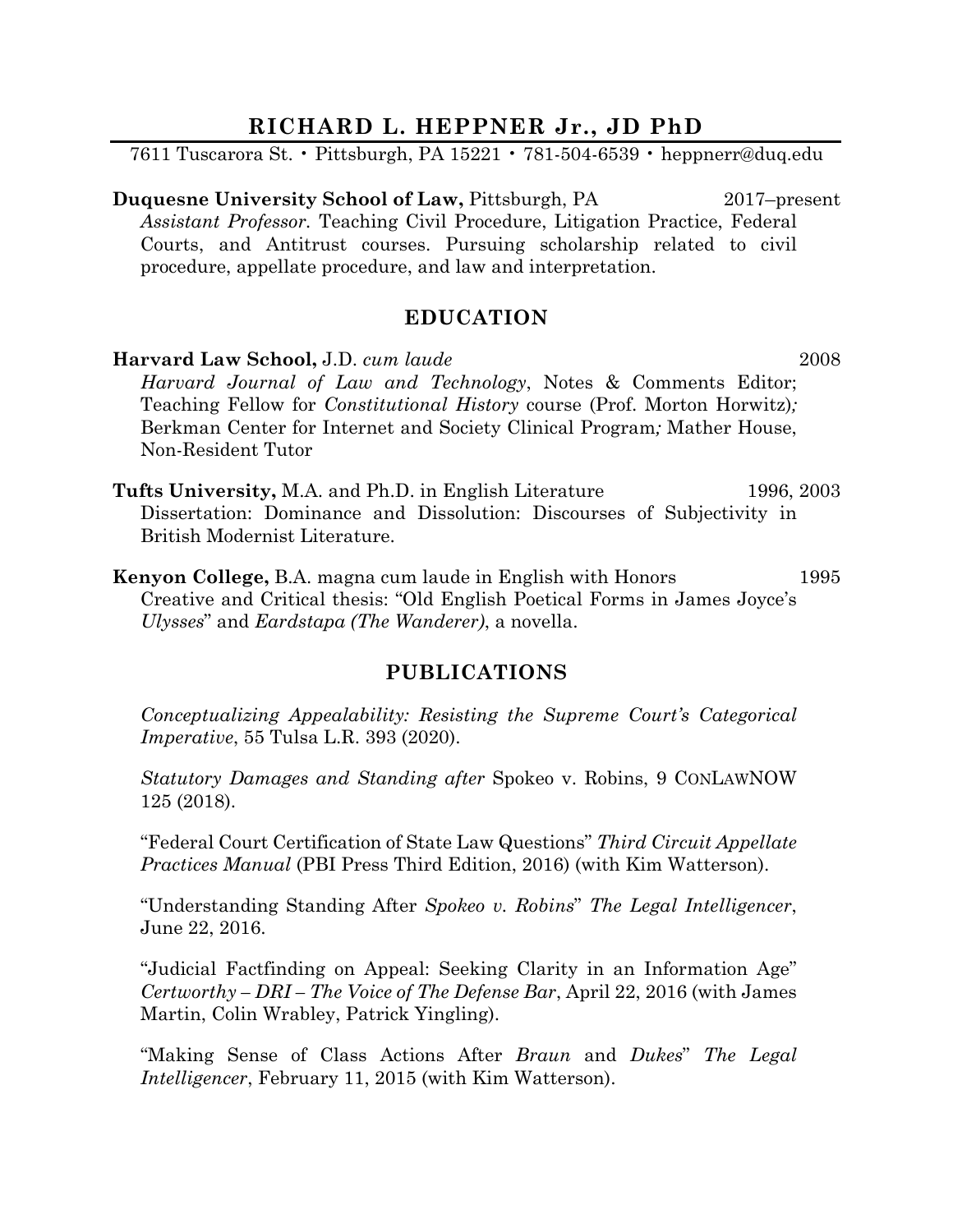# RICHARD L. HEPPNER JR., JD PhD

"Minimizing the Potential Risks of Multiparty Arbitration" *The Legal Intelligencer*, January 29, 2014 (with Kim Watterson).

"Who Says When Litigation Waives the Right to Arbitrate?" *Law360*, January 16, 2014.

"6th Circ. Gives Courts Say On Classwide Arbitrability" *Law360*, December 18, 2013 (with Kim Watterson).

"Third Circuit Grapples With Privilege and Appellate Jurisdiction" *Law360*, March 20, 2013 (with Colin Wrabley, Aditya Nagarajan).

"Revised Removal Statutes – Possibilities, Pitfalls: Part 1" *Law360*, February 3, 2012 (with Colin Wrabley).

*Policy Disagreements with the United States Sentencing Guidelines: A Welcome Expansion of Judicial Discretion or the Beginning of the End of the Sentencing Guidelines?* 50 DUQUESNE LAW REVIEW, Vol. 1, Winter 2012 (with Hon. Thomas M. Hardiman).

"Mrs. Dalloway's Invitation." VIRGINIA WOOLF MISCELLANY Vol. 65, Spring 2004.

# **PRESENTATIONS**

"Third Circuit Appeals: Everything You Ever Wanted to Know" CLE Presentation, Allegheny County Bar Association (June 8, 2020).

"The Concept of Appealability: Resisting the Supreme Court's Categorical Imperative" Junior Faculty Federal Courts Workshop, University of Arkansas School of Law, September 2019.

*"*Toward a Concept Model of 'Finality for Appeal'" Junior Faculty Forum, University of Richmond School of Law, June 2019.

"What We Talk About When We Talk About Law: Foregrounding Metaphors in Judicial Opinions" Mon River Colloquium, Duquesne University School of Law, March 2018.

*"*Statutory Damages and Standing after *Spokeo v. Robins*" The Constitution and Remedies Virtual Symposium, Center for Constitutional Law, University of Akron School of Law, November, 2017.

"Is Psychoanalysis a Modernist Science?" Panel Coordinator, North East MLA, 2004.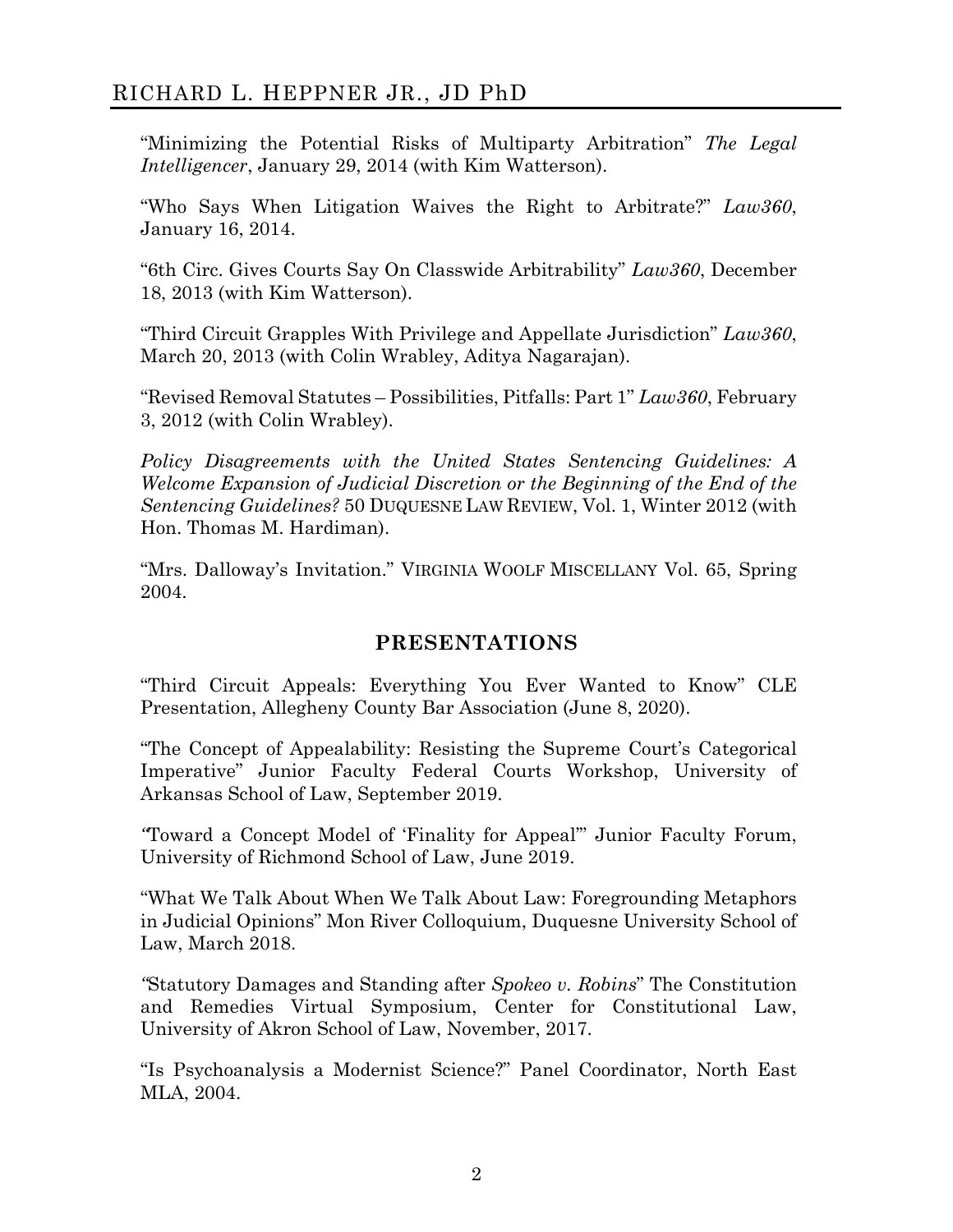# RICHARD L. HEPPNER JR., JD PhD

"Easter, 1916' – 'Remembering, Repeating, and Working-Through'" North East MLA, 2003 (earlier version presented at New Modernisms 3, Modernist Studies Association, 2001).

"Using Psychoanalysis as an Object of Study in Composition Classes" South Atlantic MLA, 2002.

"Modernism and as the Extreme" New Modernisms 4, Modernist Studies Association, 2002.

"T. S. Eliot's Poetics: Free Verse and the Hysterical Woman" North East MLA, 2001.

"Wyndham Lewis's *Tarr*: Sublimation, Suicide and the Escape from Art" "Escape" Conference, Harvard University, 2001.

"'Some Astonishing Significance': The Textual Desire in / of *Mrs. Dalloway*" Central New York Conference on Language and Literature, 2000.

"T.S. Eliot and the Subject of Criticism" Rocky Mountain MLA, 1999.

#### **PROFESSIONAL EXPERIENCE**

#### **Reed Smith LLP,** Pittsburgh, PA 2011–2018

*Associate, Appellate Litigation.* Briefed and handled cases in federal and state appellate and supreme courts, and wrote dispositive motions in trial courts. Advised and represented clients in cases involving arbitration, conflicts of law, and preemption questions, including cases about financial regulation, employment, privacy, civil rights, antitrust, and free speech.

| The Honorable Thomas Hardiman<br>Law Clerk. U.S. Court of Appeals for the Third Circuit.                     | $2010 - 2011$          |  |
|--------------------------------------------------------------------------------------------------------------|------------------------|--|
| The Honorable Nora Barry Fischer<br>Law Clerk. U.S. District Court for the Western District of Pennsylvania. | 2009-2010              |  |
| Ropes & Gray LLP, Boston, MA<br><i>Associate, Litigation.</i>                                                | Summer 2007, 2008–2009 |  |
| <b>Office Of The Federal Defender, Boston, MA</b><br>Legal Intern.                                           | Summer 2006            |  |
| PRIOR TEACHING EXPERIENCE                                                                                    |                        |  |

|  | <b>Slippery Rock University, Slippery Rock, PA</b> | 2003-2005 |
|--|----------------------------------------------------|-----------|
|--|----------------------------------------------------|-----------|